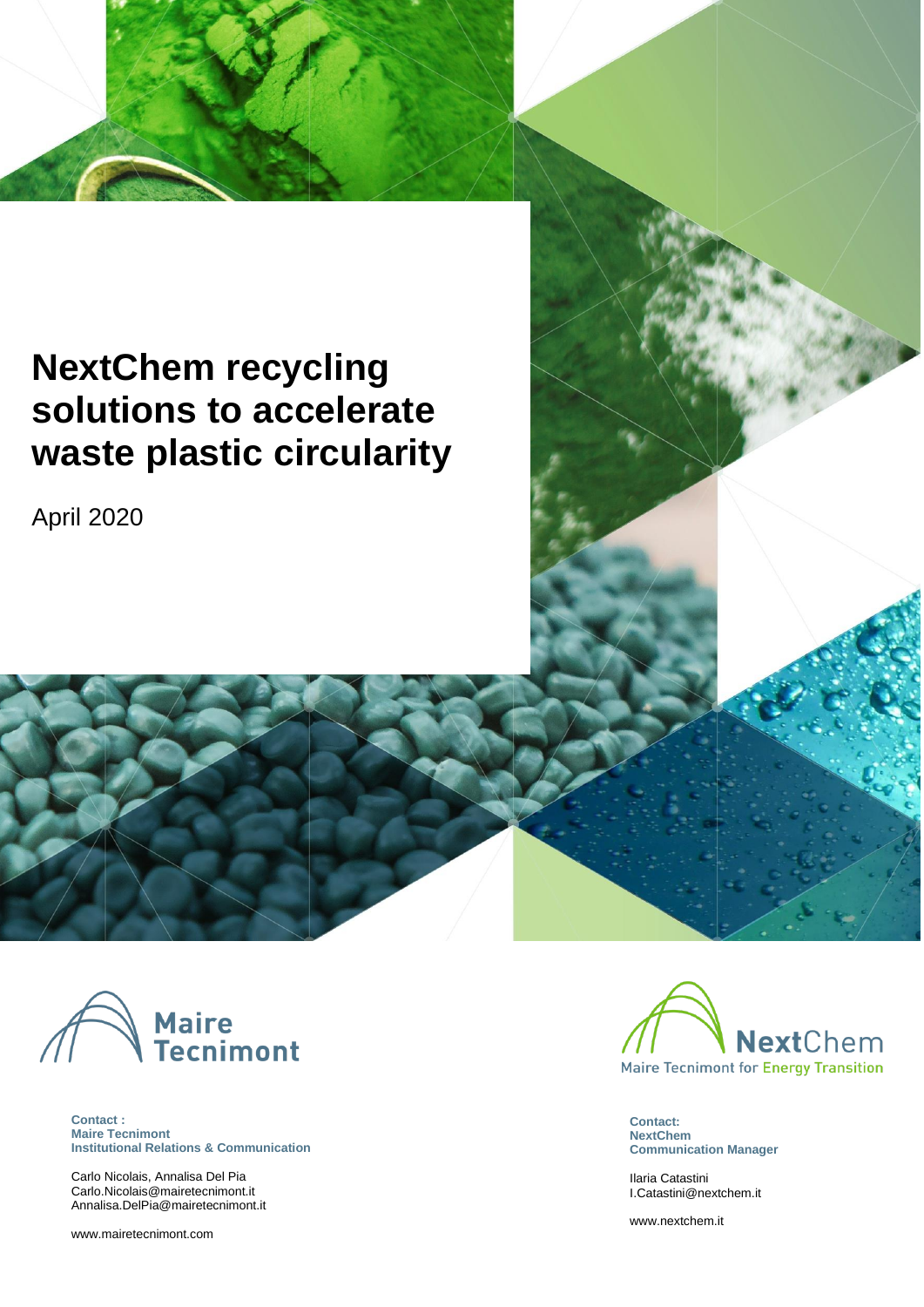# **1. Context**

Plastics are under pressure due to regulations, social awareness and investors who are posing increasing attention to environmental concerns and in particular on how to reduce waste. While policy makers extend bans on single-use-plastics materials and foster recycled waste plastics usage, consumers and investors increasingly value circularity. Such concerns were at the center of the 2020 World Economic Forum discussions. Solutions to address the plastic waste issue over the long term are urgent.

Therefore, plastic packaging and components producers need to invest in the redesign of their core products – by converting them into materials easier to reuse, or to shift to biodegradable products as well as increasing the usage of recycled plastic from waste rather than from virgin naphtha. Plastics sustainability is a complex problem that will not only impact packaging and component providers, but the entire plastics value chain,

# $\blacksquare$ *A revolution in the responsible use of plastics has to take place*

P. Folgiero – CEO of Maire Tecnimont and NextChem

thus also including in different capacities petrochemical companies, Fast Moving Consumer Goods companies (FMCG), and waste management companies. The transition to a new circular plastic economy requires players in the value chain to integrate recycling technologies into their traditional business model. This means exploring different technologies and partner with new players.

### **Stakeholders are acting with a common purpose**

The above transition towards a circular plastic economy is mainly driven by two distinct market approaches: the first being demand-driven and the second supply-driven.

On a demand-driven level, increasing media coverage has extensively exposed consumers and investors to the issue, raising their awareness and attention to the waste plastic theme. At the same time, major regulatory adjustments are rapidly changing the business context. European regulation has banned single-use-plastic (SUP) from 2021<sup>1</sup> onward. In addition, discussions are ongoing to regulate the use of difficult-to-recycle plastics as well as prevent micro-plastics from entering the biosphere. In addition, the US, following the European trend, have been promoting plastics related regulations, albeit in a less restrictive way and limited to some plastic types for food contact packaging only. At state level, nonetheless, California, New York and Washington are aligned – if not more severe – with EU requirements.

<sup>1</sup> Single-Use Plastics Directive (2019) – focusing on single-use plastic cutlery, single-use plastic plates, plastic straws, cotton bud sticks made of plastics, oxo-degradable plastics, food containers and expanded polystyrene cups, plastic balloon sticks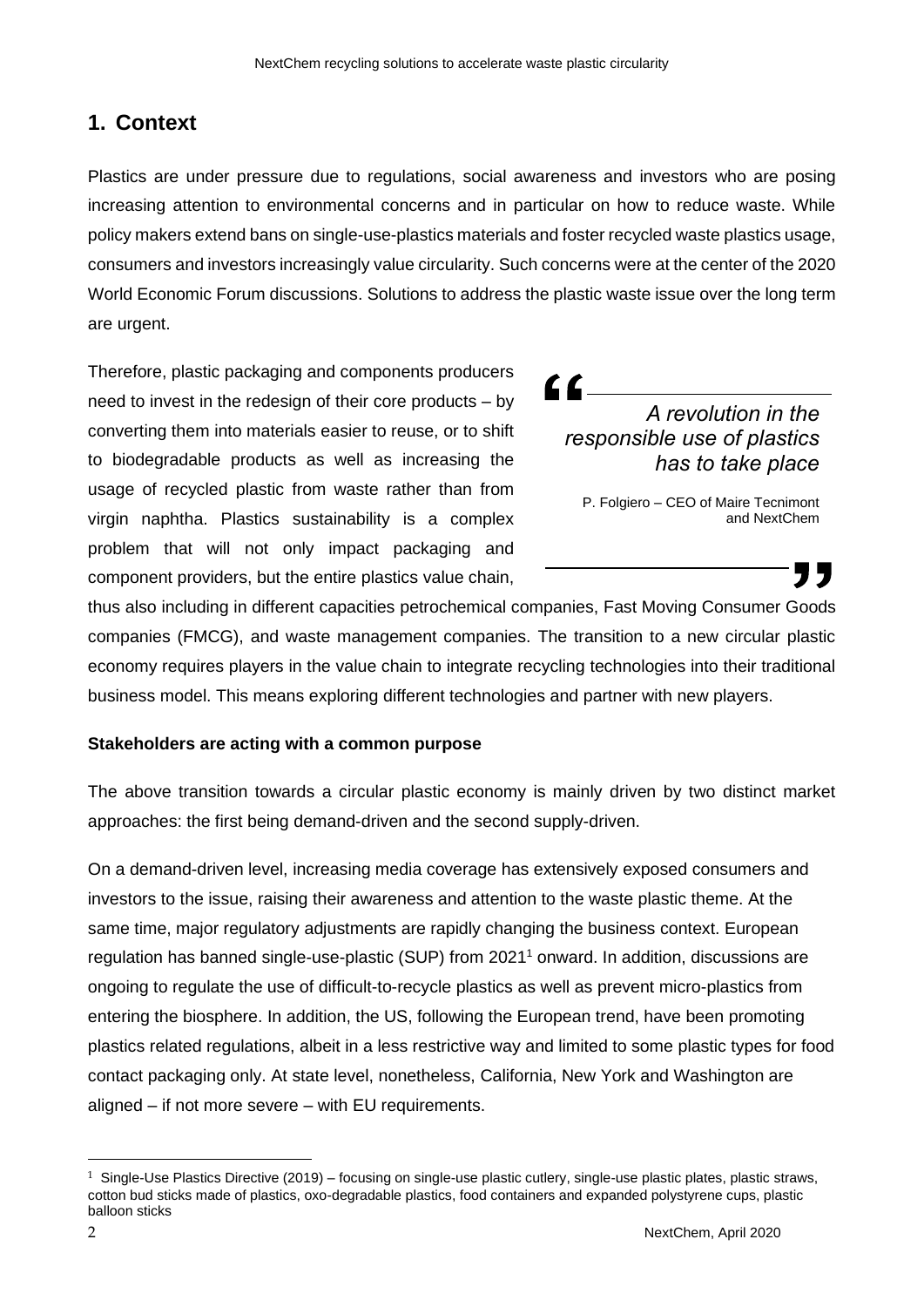These states have in fact started restricting the usage of selected SUP and PVC (e.g. ban of plastic bags and restriction of rigid plastic containers in California, ban of EPS containers in New York).

To understand the supply-driven motivations, it is worth looking at the cost structure of a typical packaging company (Figure 1). For a packaging company, feedstock typically represents the main cost driver (~45-60% of the total cost structure). Virgin plastics are made from naphtha that is a refined product from fossil oil, thus requiring a complex, multi-step and energy intense production process. Therefore, simplifying the value chain and reducing the cost of plastic feedstock could bring significant potential benefits for plastic packaging and equipment companies.





Source: Bain & Company

According to specific studies<sup>2</sup>, in 2019, the total production of global virgin plastic amounted to ~300-330 MT. Of this number, a relatively small portion (13-15%) was recycled, resulting in a total of ~40-45 MT of recycled plastics. Assuming a relatively constant business activity (vs. 2019), the total plastic production could potentially increase up to ~400-500MT by 2030. Combined with a substantial raise in

 $\epsilon$ 

## *Plastic waste is the oil of the third millennium*

P. Folgiero – CEO of Maire Tecnimont and NextChem

77

recycled plastics – which is expected to make-up ~30% of the total plastics produced - this– it would lead to an annual value of recycling plastics equal to ~120-150 MT.

Volumes at stake are significant, and regulators, consumers and investors are demanding a higher level of circularity: standing still is no longer an option. Players of the plastics value chain should define solutions to shift to a more circular and sustainable management of both plastic and plastic

<sup>2</sup> Bain analysis based on Grand View Research – Plastics Market (2018)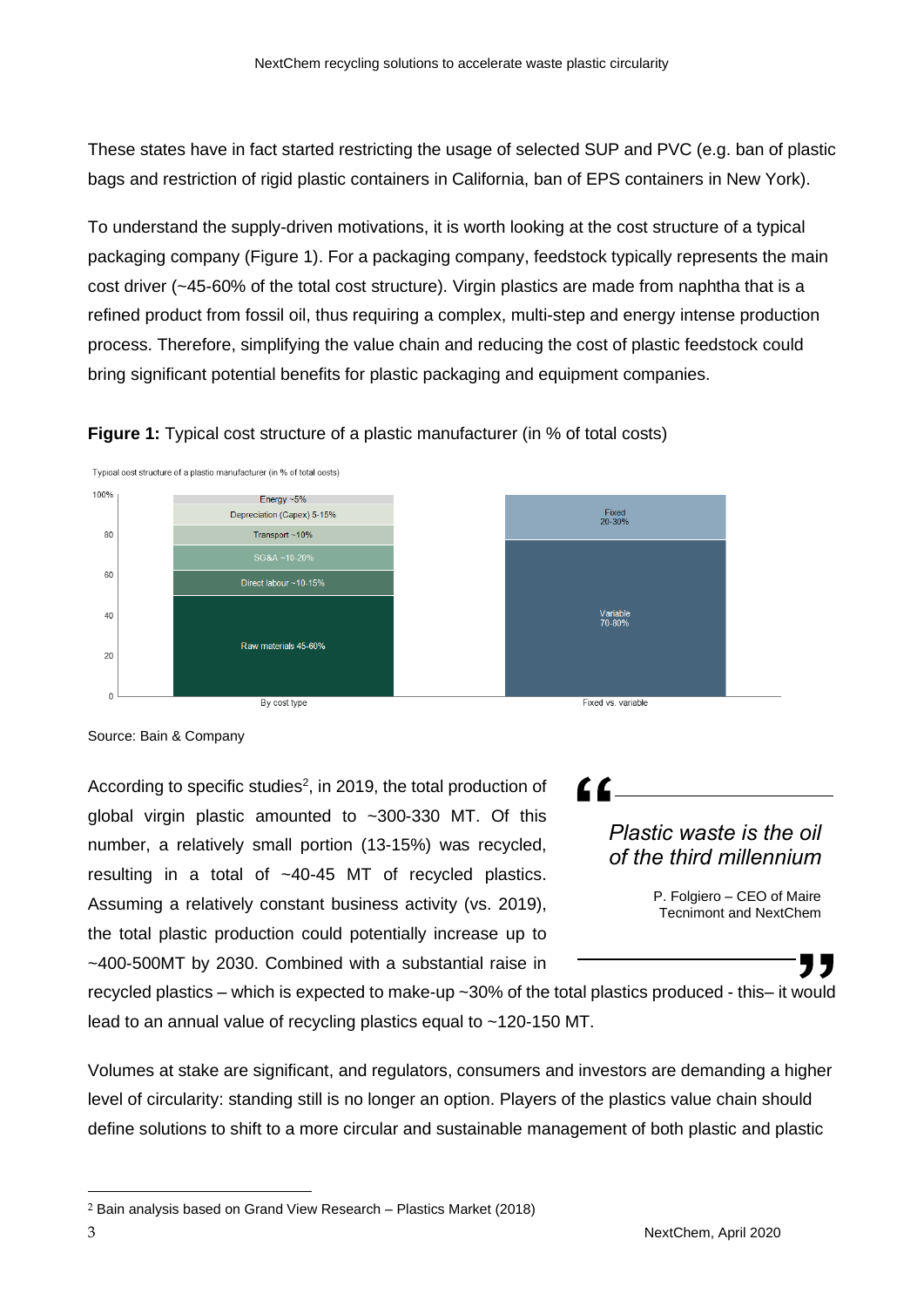waste: who will be able to grasp this emerging opportunity will be the winner of the next phase of the plastics business.





Source: Bain & Company

## **2. Tackling the issue**

Several alternatives are available to embrace plastic sustainability, ranging from substitution with other materials (where possible), shifting to biodegradable plastics or plastic waste recycling. We see the latter as a key lever to convert the challenge of plastic circularity into an opportunity to extract value. This implies a process of restoration and regeneration in which materials constantly circulate in a 'closed loop' system, rather than being used once and then discarded, while keeping the value of these elements in the

*Waste plastic recycling needs to be industrialized* 

 $\epsilon$ 

P. Folgiero - CEO of Maire Tecnimont and NextChem

# 77

economy and limiting leakage into the natural environment. Eventually, this will allow reducing also the amount of materials currently treated through 'open loop' systems, in which recycled materials are converted into both new raw materials and waste products – usable as input for other manufacturing processes. On the downside, this process is associated with degradation of the material as well as an important loss of co-mingled material that cannot be recycled.

Overall, recycling technologies are already available today, with different levels of maturity and applicability. They offer a range of opportunities for players along the plastic value chain to not only address an environmental issue, but also to unlock value from their traditional business.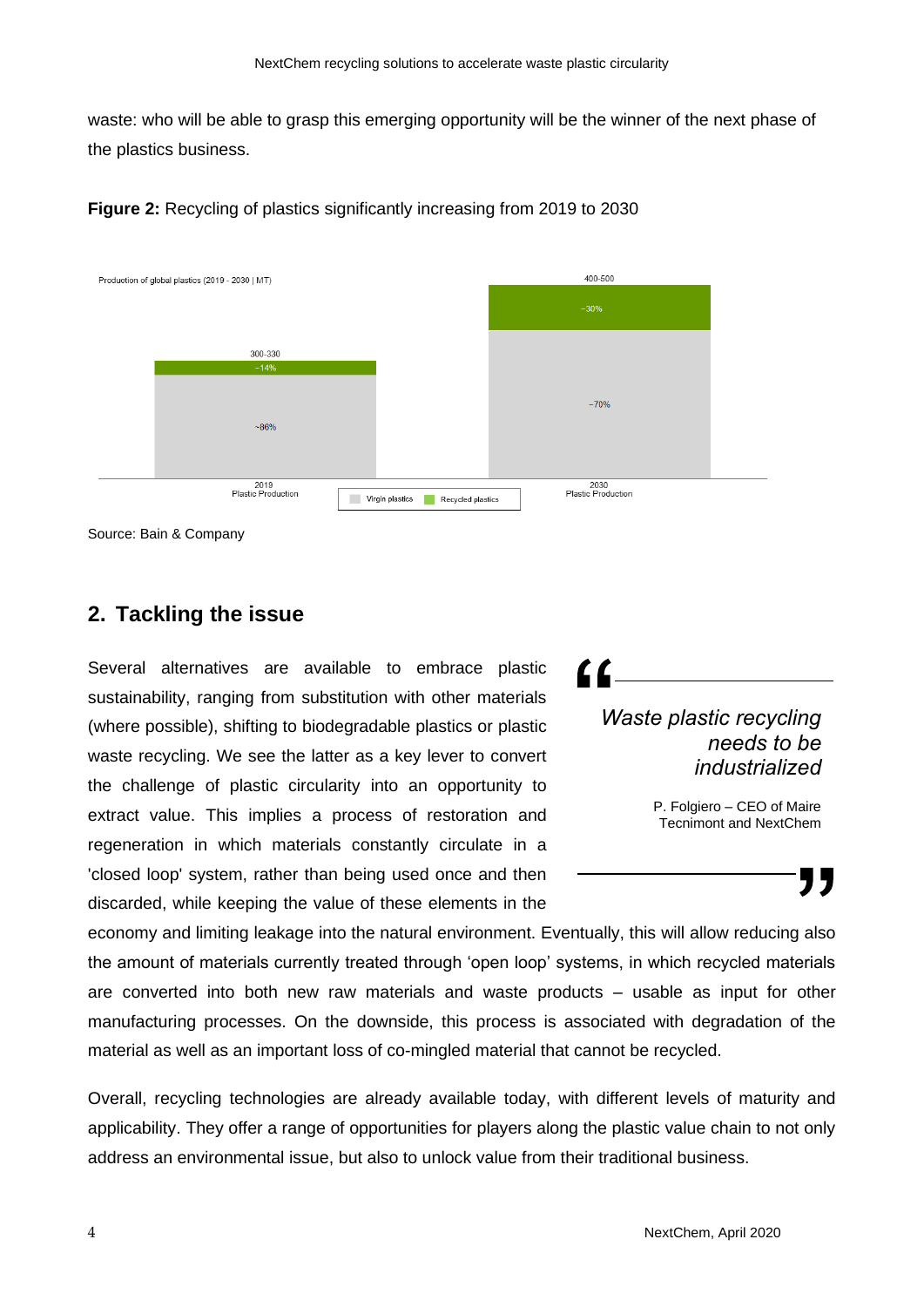### **Different technological solutions according to different needs**

As of today, several complementary methods of re-generating plastic waste exist, with different degrees of maturity. The most general differentiation is between mechanical and thermochemical solutions. While the former implies the recycling of recyclable waste into "new" (secondary) plastic raw materials and therefore without changing the basic structure, the second method enables to treat a wider range of non-recyclable plastic waste (e.g. multilayer, mixed-material plastic waste), turning them into valuable chemicals.

Generally, mechanical recycling is nowadays the most common technology and thus by comparison the more mature technology. It implies the recovery of solid plastic waste and the subsequent conversion into re-generated polymers. In the same way, thermochemical recycling – still in a rampup phase – allows to convert non-recyclable plastics in new, re-generated monomers. In addition, it addresses de-contamination and to some extents (varying case-by-case) the plastic degradation phenomenon. Therefore, as more restrictive policies are implemented, chemical recycling of plastic waste becomes necessary in achieving these targets.

Within the area of thermochemical recycling, the two main solutions emerging are pyrolysis and gasification. Pyrolysis consists in breaking down the polymer chain in a non-selective way through a pyrolytic process. Therefore, this reaction involves the molecular decomposition of larger molecules into smaller ones in the presence of heat, leading to the generation of a pyrolysis oil. If desired, the resulting product can be further treated through other methods (e.g. steam cracking, polymerization) to close the cycle and turn back to polymers. The main feedstock type for pyrolysis is mixed unrecyclable plastic waste. Gasification, on the other hand involves heating the plastic waste with oxygen, to produce syngas that can be converted to industrially valuable chemicals such as "circular hydrogen", methane (natural gas), and methanol. These chemicals are the building blocks for the synthesis of practically all other synthetic chemical species, including polymers to produce basic chemicals such as methanol, methane or even downstream (e.g. through methanation/methanol synthesis, methanol to olefins, polymerization).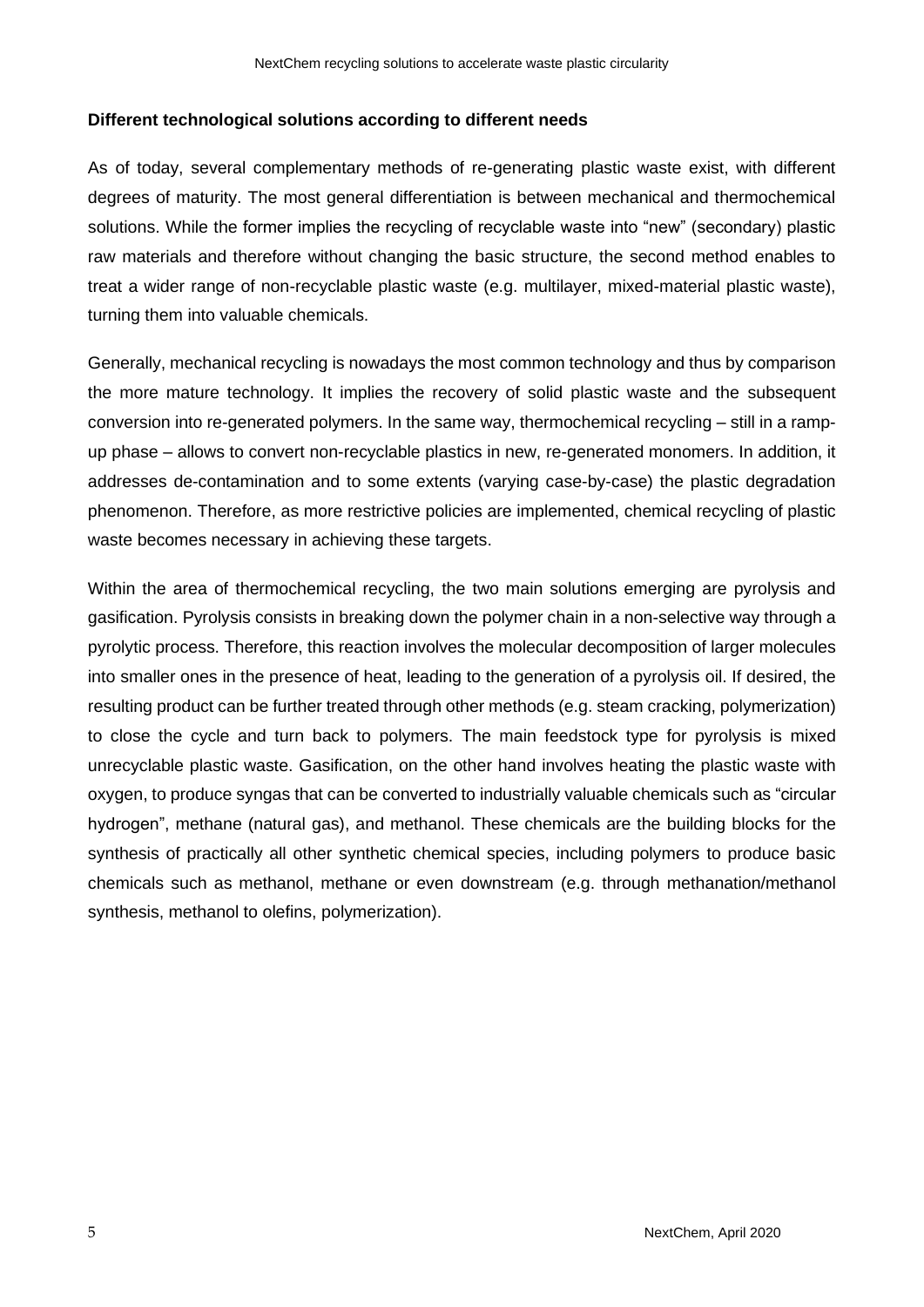### **Case Study – Integrated plastic recycling approach**

With the aim of accelerating the technological innovation in the energy transition, Maire Tecnimont, major global EPC contractor for the refining, petrochemical and fertilizers industries, has constituted a dedicated technology vehicle. In early 2019, NextChem was born, consolidating Maire Tecnimont capabilities, technologies, patents and projects in one company, to develop technological solutions with a focus on: (1) Advancing the circular economy through the improved re-utilization of waste; (2) Using biological components as feedstock; (3) Reducing the negative environmental impact of existing industrial processes.

Focusing on the first of these areas, NextChem has developed a portfolio of plastic waste recovery solutions based on the concept of applying the best available technology in function of the recyclability of the plastic waste input. The value of highly recyclable plastics is best extracted through technologies that upgrade them to new raw materials, which in their turn can substitute virgin polymers for the production of plastic goods. Non-recyclable plastics may find their optimal destination in a thermo-chemical process able to re-convert them into their basic molecules and transform them into new chemical feedstock.

The proprietary **MyReplast upcycling technology** combines both mechanical treatment and chemical formulation, to transform rigid plastic waste back into high-quality tailor-made plastic granulates for various plastic conversion industries. The industrial-scale plant – located in Brescia (IT) – has been described as EU's most efficient and economically sustainable mechanical plastic waste upcycling plant. It has an overall capacity of 40kt per annum (corresponding to the average total plastic consumption of 1M people and to 100.000  $\text{m}^3$  of landfill saved per year), shows a 95% efficiency and allows for a total  $CO<sub>2</sub>$  reduction of ~8.5KT per annum. Three key pillars characterize the recycling plant: (1) Advanced sorting capabilities: cutting-edge optical sensors, able to sort a range of plastic materials, being PP, HDPE and LDPE, followed by PS, ABS and PA the major polymers of interest; (2) High efficiency process: sequential steps from mechanical sorting to grinding, washing and color separation; (3) Upcycling process: Upgrading plastic flakes into high performance materials of consistent quality with compounding and extrusion technologies – able to meet even the most demanding end-uses (e.g. automotive).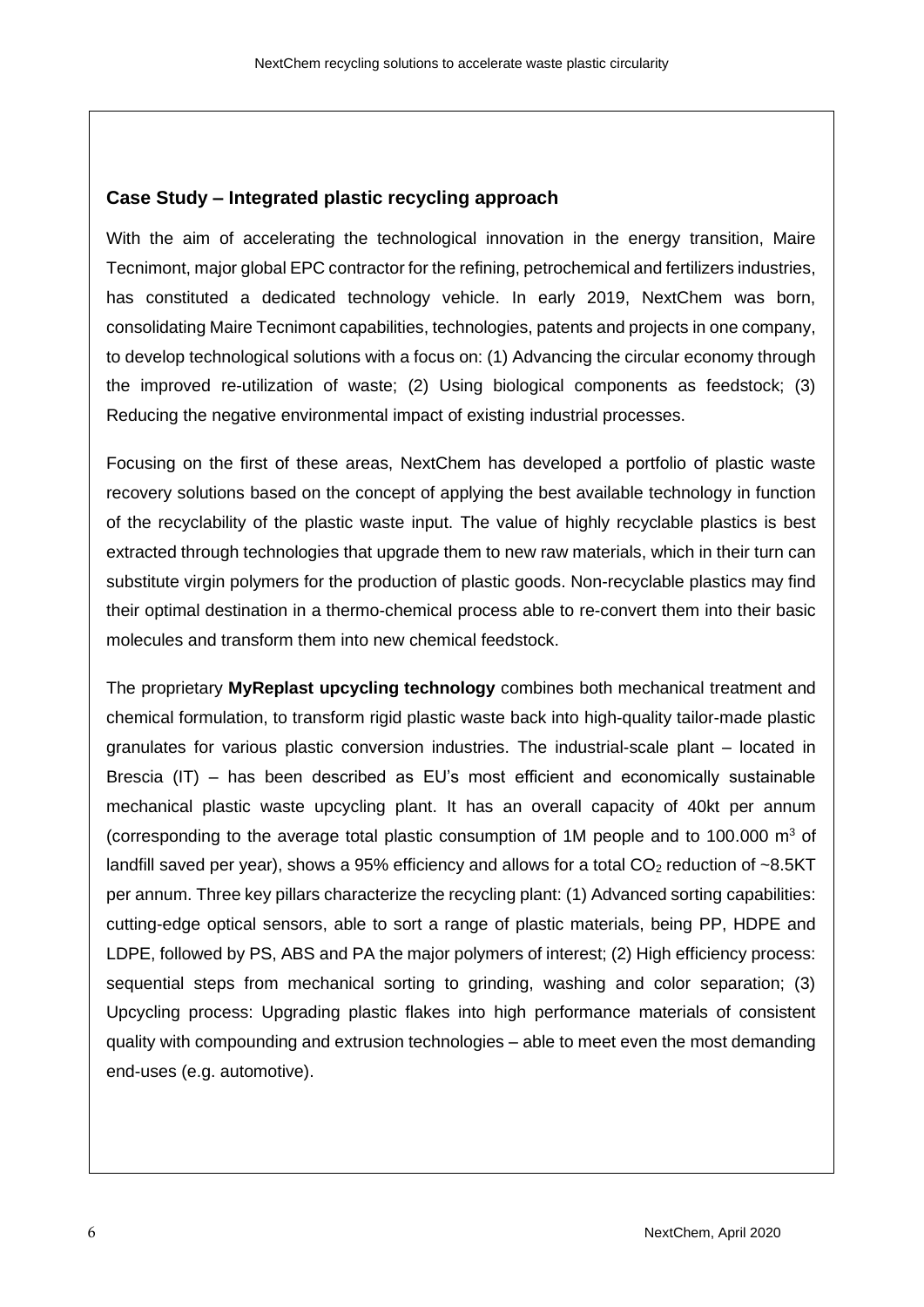Moving to **thermo-chemical recycling** of plastic waste, NextChem provides two alternative technologies – gasification and pyrolysis – to provide a second life to municipal solid waste, refuse-derived fuel and non-recyclable plastics. Concerning the gasification process, NextChem has developed an economically viable model to transform waste into basic chemical products. NextChem's technology advantage lies specifically in the flexibility and modularity of the different process phases; NextChem can easily integrate methanation, methanol synthesis, methanol to olefins, polymerization and compounding to generate respectively natural gas, methane, monomers, polymers and compounded plastics, according to customer needs

In addition, for the pyrolysis of waste, NextChem is developing a specific solution. Besides achieving high conversion efficiency rates (e.g. minimizing formation of waxes), this technology can be integrated, upon customer request, with additional downstream phases such as steam cracking, polymerization and compounding.

### **Integration to unlock value from circularity**

All players of the value chain have an urgency and an opportunity to address the plastic recycling issue, in different ways:

Petrochemical companies are well positioned to take advantage of plastics recycling. As demand for recycled plastics will increase, by 2030 the naphtha-based polymers are expected to see a downturn in their demand. Therefore, petrochemical and chemical players must be ready to offer a portfolio of products that also integrates recycled feedstock. This will require forward integration into the value chain, by taking stakes into recycling, also benefitting from operational synergies of industrial operations.

Plastic packaging and equipment producers will need to secure a constant and increasing supply chain of new "circular" raw materials with high quality and competitive prices. To facilitate and accelerate the availability of such products, plastic converters will need to co-invest in recycling assets and technology, thus integrating backward in the value chain.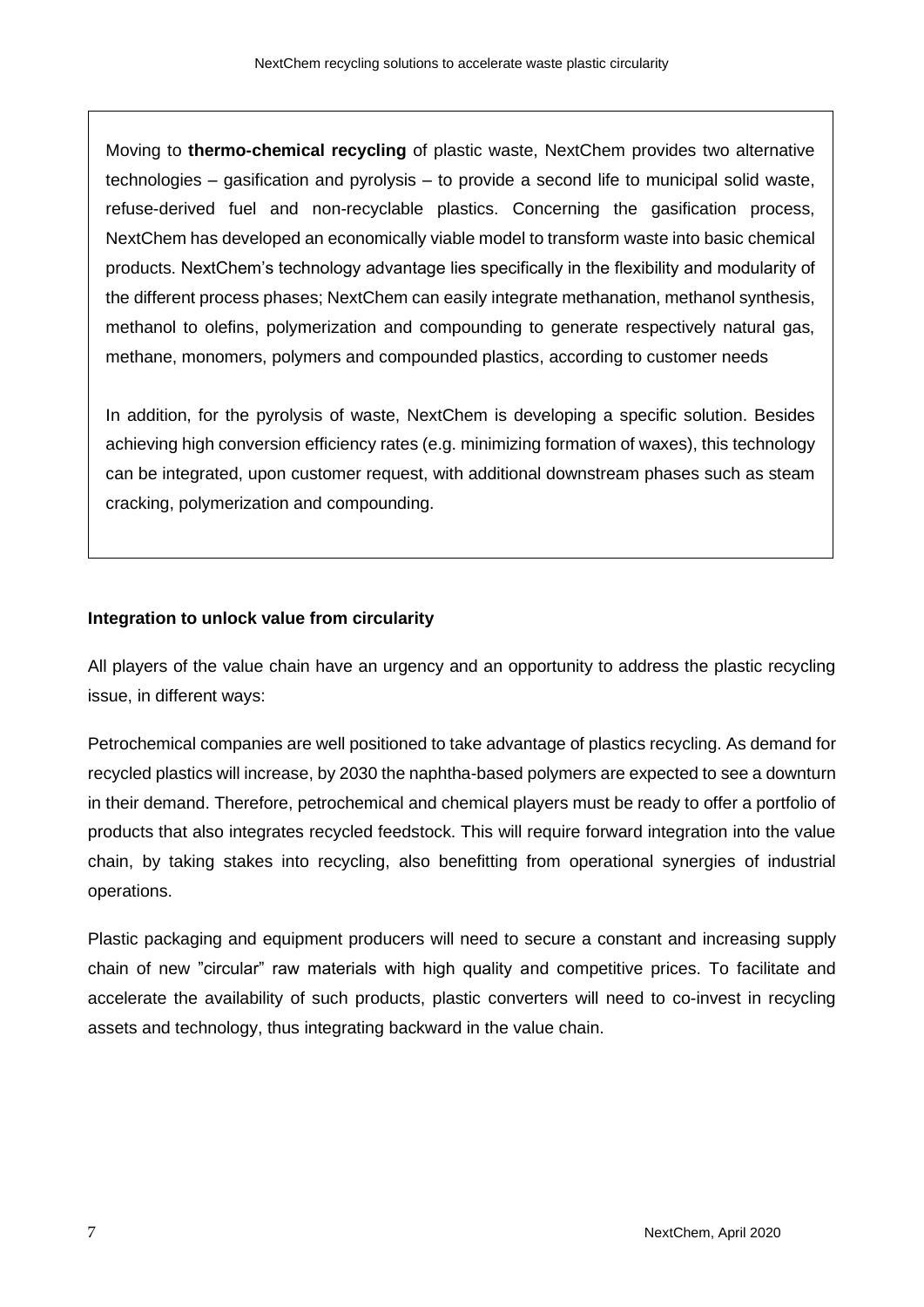



Source: Bain & Company

Finally, through a backward integration into plastic waste recycling and investments in innovative technologies, waste management companies also have an opportunity to create additional value to the traditional business. Currently non-recyclable plastics that are directed to landfill could be recycled and reused, thus extracting more value with recycling represents solution to the progressive saturation of incineration capacity.

# **3. Partnerships and collaborations**

There is high value in taking stakes into recycling for all actors of the value chain. However, it will be a complex game. Partnerships and chain collaborations across value chains will be key for different reasons.

Technology in some spaces (e.g. pyrolysis) is not at a mature stage yet. Co-investing in technology development would accelerate the transition from pilots to industrial plants while also lowering the burden associated with running early-maturity technologies. (Figure 4)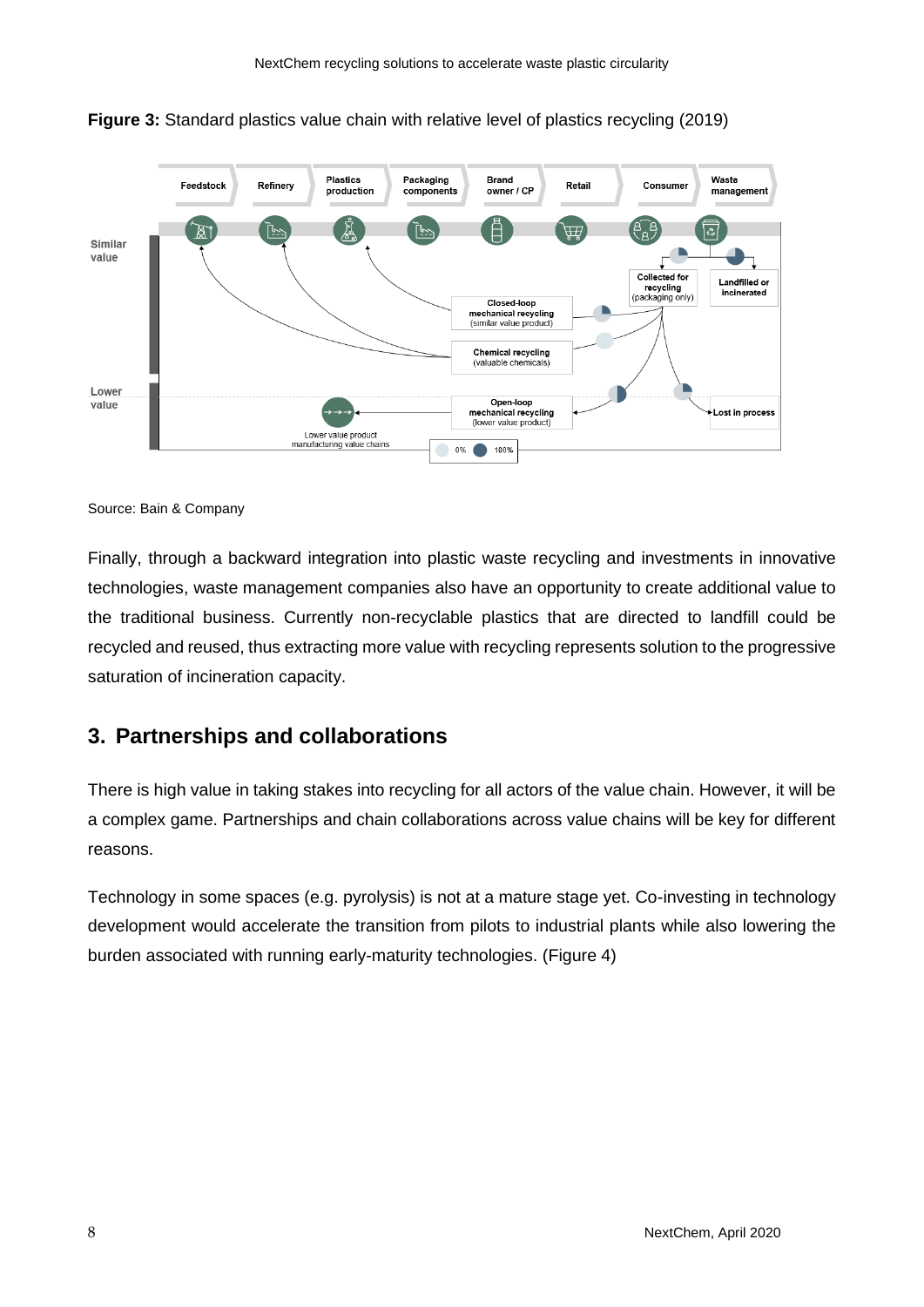# **Figure 4:** Illustrative comparison of mechanical and thermo-chemical processes vs. traditional case of plastic from oil



Note: (1) Assumption on raw materials costs are considered: Naphtha = 534 US\$/ton: Methanol: 342 US\$/ton. (2) Relative level of circularity (vs. traditional case): qualitative variable, computed as the weighted average of: a) share of circular outputs from process; b) volume of green feedstock. (3) For the case of pyrolysis and gasification plants, the standard capacity of such solutions is much smaller compared to the capacity of subsequent processes plants (e.g. respectively naphtha crackers for pyrolysis and methanol-to-propylene for gasification). Therefore, these processes requires a combined cycles of green feedstock (plastic waste, RDF) & conventional feedstock (naphtha, methanol) to run a full cycle Source: NextChem

Plastic recycling requires a high level of "chemistry" competences and process know how, to ensure a product that respects high quality standards and is tailored to application needs. Thus, partnering with a technology provider ensures that developed processes and assets meet specific needs.

On the one hand, for packaging and components producers, integration into recycling could ultimately ensure stable supply streams at the quality needed, while reducing complexity related to the management of a heterogeneous panel of recycling players. On the other hand, for waste management companies, integration would secure an end market for different types of waste, while increasing the value of such streams.

To accelerate the transition towards plastic circularity and unlock the most value out of the waste plastic, collaborations and partnerships in recycling are key. Joint development will socialize costs and risks while accelerating the technology development.